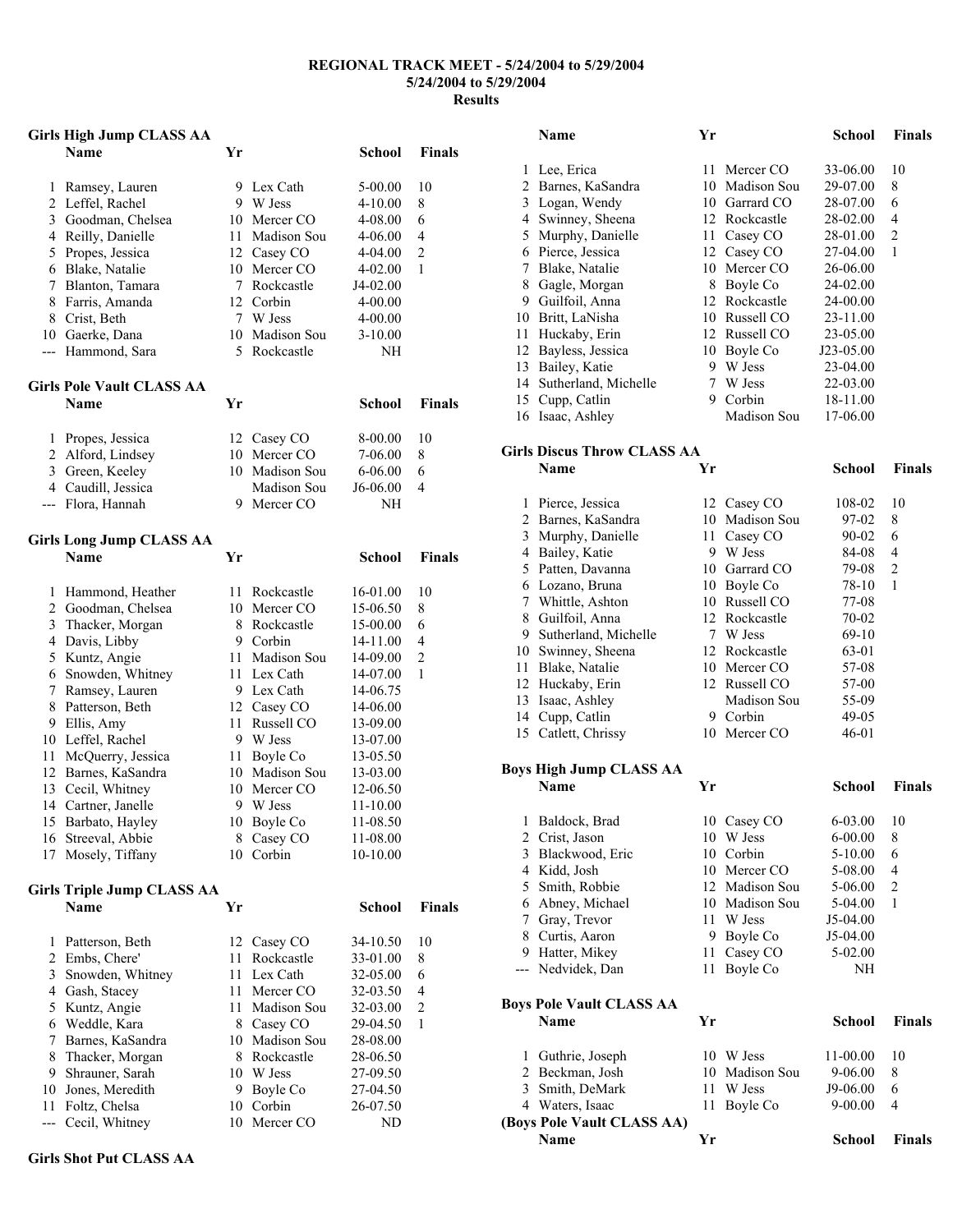### **REGIONAL TRACK MEET - 5/24/2004 to 5/29/2004 5/24/2004 to 5/29/2004 Results**

| 5.    | Myers, Griffen          | 11 | Madison Sou    | 8-06.00     | $\overline{2}$ |
|-------|-------------------------|----|----------------|-------------|----------------|
| 6     | Smith, David            | 11 | Mercer CO      | 7-06.00     | 1              |
| 7     | Baldock, Brad           | 10 | Casey CO       | 7-00.00     |                |
| 8     | Logue, Jesse            | 11 | Mercer CO      | $6 - 06.00$ |                |
| $---$ | Loughry, Ian            | 12 | Boyle Co       | NΗ          |                |
|       | Boys Long Jump CLASS AA |    |                |             |                |
|       | Name                    | Yr |                | School      | <b>Finals</b>  |
| 1     | Smith, Robbie           |    | 12 Madison Sou | 20-08.25    | 10             |
| 2     | Johnson, Brian          | 10 | W Jess         | 19-09.00    | 8              |
| 3     | White, Nathan           | 11 | Lex Cath       | J19-09.00   | 6              |
| 4     | Blackwood, Eric         | 10 | Corbin         | 19-01.00    | $\overline{4}$ |
| 5     | Kidd, Josh              | 10 | Mercer CO      | 19-00.75    | 2              |
| 6     | Abney, Michael          | 10 | Madison Sou    | 18-07.25    | $\mathbf{1}$   |
| 7     | Curtis, Eric            | 10 | Boyle Co       | 18-03.50    |                |
| 8     | Darby, Eli              | 10 | W Jess         | 17-11.00    |                |
|       |                         |    |                |             |                |

| 5 Kidd, Josh     | 10 Mercer CO   | 19-00.75 | $\mathcal{L}$ |
|------------------|----------------|----------|---------------|
| 6 Abney, Michael | 10 Madison Sou | 18-07.25 |               |
| 7 Curtis, Eric   | 10 Boyle Co    | 18-03.50 |               |
| 8 Darby, Eli     | 10 W Jess      | 17-11.00 |               |
| 9 Bell, Fletcher | 11 Russell CO  | 17-04.25 |               |
| --- Rice, Evan   | 12 Boyle Co    | ND       |               |
| --- Lyons, John  | 12 Mercer CO   | ND       |               |
|                  |                |          |               |

## **Boys Triple Jump CLASS AA Name Yr School Finals**  1 Smith, Robbie 12 Madison Sou 40-07.50 10<br>2 Kidd, Josh 10 Mercer CO 40-06.00 8 10 Mercer CO 40-06.00 8 3 Johnson, Brian 10 W Jess 39-00.50 6 4 Nedvidek, Dan 11 Boyle Co 38-06.00 4 5 Scheller, Brandon 10 Mercer CO 37-11.75 2 6 Friend, Jason 11 Madison Sou 37-10.75 1 7 Coker, Eric 10 W Jess 8 Kephart, Jesse 10 Boyle Co 36-08.25 9 Olson, Todd 9 Corbin 31-10.50

# **Boys Shot Put CLASS AA**

|    | $\sigma$ , shot i at $\sigma$ . The space of $\sigma$ |    |             |           |                |
|----|-------------------------------------------------------|----|-------------|-----------|----------------|
|    | Name                                                  | Yr |             | School    | <b>Finals</b>  |
| 1  | Coffey, Kennedy                                       | 10 | Russell CO  | 41-03.00  | 10             |
| 2  | Allen, Andrew                                         |    | 12 Casey CO | 39-07.00  | 8              |
| 3  | Darby, Eli                                            | 10 | W Jess      | 39-06.00  | 6              |
| 4  | Fox, Jason                                            | 12 | East Jess   | 39-02.00  | $\overline{4}$ |
| 5  | Broyles, Aaron                                        | 11 | Corbin      | 38-03.00  | $\overline{2}$ |
| 6  | Bennett, Brandon                                      | 12 | Russell CO  | 37-06.00  | 1              |
| 7  | Jackson, Tyler                                        | 10 | Madison Sou | 36-10.00  |                |
| 8  | Ballard, Daniel                                       | 11 | Madison Sou | 36-01.00  |                |
| 9  | Grider, Chaz                                          | 9  | Casey CO    | J36-01.00 |                |
| 10 | Yuraitis, Daniel                                      | 11 | W Jess      | 35-08.00  |                |
| 11 | Godfrey, Patrick                                      | 11 | Boyle Co    | 35-05.00  |                |
| 12 | Williams, Ryan                                        | 10 | Lex Cath    | 34-08.00  |                |
| 13 | Guilfoil, Gabe                                        | 11 | Rockcastle  | 34-03.00  |                |
| 14 | Wash, Tyler                                           | 11 | Boyle Co    | 34-01.00  |                |
| 15 | Reinsmith, Jared                                      | 10 | Mercer CO   | 34-00.00  |                |
| 16 | Lawson, Brad                                          | 11 | Corbin      | 33-06.00  |                |
| 17 | Peyton, Jason                                         | 10 | Mercer CO   | 32-04.00  |                |
|    |                                                       |    |             |           |                |

## **Boys Discus Throw CLASS AA**

| <b>Name</b>        | Vr |               | School | <b>Finals</b> |
|--------------------|----|---------------|--------|---------------|
| 1 Bennett, Brandon |    | 12 Russell CO | 136-05 | -10           |
| 2 Grider, Chaz     |    | 9 Casey CO    | 129-07 | 8             |
| 3 Johnson, Brian   |    | 10 W Jess     | 125-09 | 6             |
| 4 Lawson, Tarl     |    | 11 Boyle Co   | 112-04 |               |

| 5 Stone, Zach       | 12 W Jess      | 110-08 | $\mathfrak{D}_{\mathfrak{p}}$ |
|---------------------|----------------|--------|-------------------------------|
| 6 Coffey, Kennedy   | 10 Russell CO  | 105-03 |                               |
| Ballard, Daniel     | 11 Madison Sou | 91-07  |                               |
| 8 Bowling, Ronnie   | 11 Corbin      | 89-09  |                               |
| 9 Williams, Ryan    | 10 Lex Cath    | 87-09  |                               |
| 10 Rice, Evan       | 12 Boyle Co    | 79-07  |                               |
| 11 East, Tyler      | 10 Casey CO    | 76-02  |                               |
| 12 Guilfoil, Gabe   | 11 Rockcastle  | 72-07  |                               |
| 13 Broyles, Aaron   | 11 Corbin      | 69-08  |                               |
| 14 Peyton, Jason    | 10 Mercer CO   | 68-00  |                               |
| 15 Jackson, Tyler   | 10 Madison Sou | 67-07  |                               |
| --- Crowell, Daniel | 12 Mercer CO   | FOUL   |                               |

|     | Women - CLASS A - Team Rankings - 18 Events Scored |      |
|-----|----------------------------------------------------|------|
|     | <b>DANVILLE</b>                                    | 178  |
| 2)  | <b>FAIRVIEW</b>                                    | 111  |
| 3)  | <b>LEXINGTON CHRISTIAN</b>                         | 54   |
| 4)  | <b>RACELAND</b>                                    | 50   |
| 5)  | <b>MENIFEE COUNTY</b>                              | 41   |
| 6)  | ROSE HILL CHRISTIAN                                | 21.5 |
|     | <b>CARROLL COUNTY</b>                              | 17.5 |
| 8)  | <b>HARRODSBURG</b>                                 | 15   |
| 9)  | NICHOLAS COUNTY                                    | 10   |
| 9)  | <b>FRANKFORT</b>                                   | 10   |
| 9)  | Burgin                                             | 10   |
| 12) | <b>PARIS</b>                                       | 8    |
| 13) | SAYRE                                              |      |
| 14) | <b>Bath County</b>                                 |      |

| Women - CLASS AA - Team Rankings - 18 Events Scored |     |
|-----------------------------------------------------|-----|
| 1) ROCKCASTLE COUNTY                                | 111 |
| 2) LEXINGTON CATHOLIC                               | 100 |
| 3) Boyle County                                     | 86  |
| 4) CASEY COUNTY                                     | 81  |
| 5) MERCER COUNTY                                    | 78  |
| 6) MADISON SOUTHERN                                 | 52  |
| <b>CORBIN</b>                                       | 15  |
| 7) WEST JESSAMINE                                   | 15  |
| <b>GARRARD COUNTY</b>                               | 8   |
| <b>RUSSELL COUNTY</b>                               | 8   |
| EAST JESSAMINE                                      |     |

|     | Men - CLASS A - Team Rankings - 18 Events Scored |     |
|-----|--------------------------------------------------|-----|
|     | 1) DANVILLE                                      | 134 |
|     | 2) RACELAND                                      | 131 |
|     | 3) HARRODSBURG                                   | 74  |
|     | 4) NICHOLAS COUNTY                               | 63  |
|     | 5) ROSE HILL CHRISTIAN                           | 28  |
|     | 5) CARROLL COUNTY                                | 28  |
|     | 7) LEXINGTON CHRISTIAN                           | 19  |
|     | 8) FRANKFORT                                     | 17  |
|     | 9) OWEN COUNTY                                   | 15  |
| 10) | PARIS                                            |     |